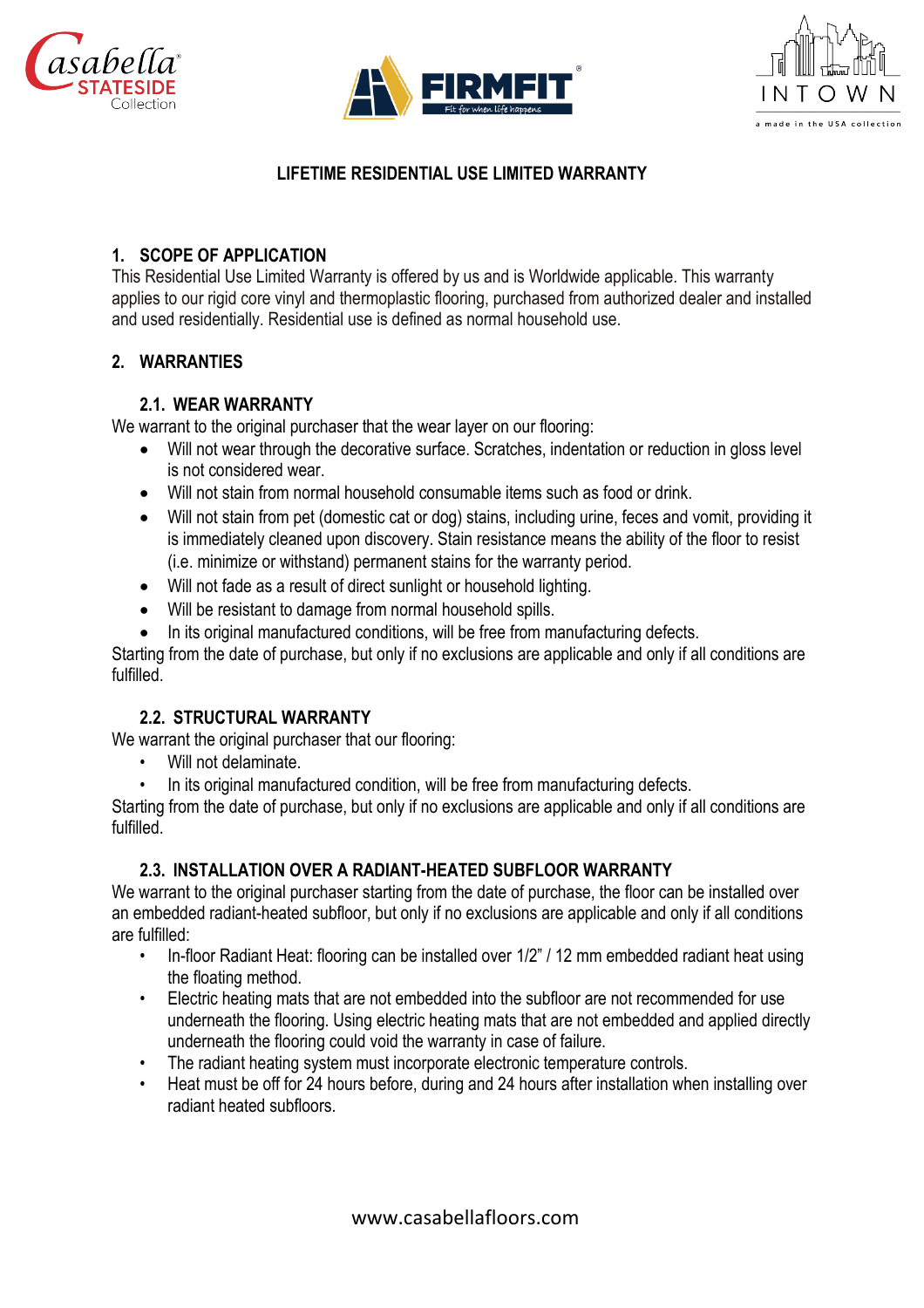

- Before installing over newly constructed radiant heat systems, operate the system at maximum capacity to force any residual moisture from the cementitious topping of the radiant heat system.
- Concrete moisture vapor emissions should not exceed 8 lb / 3.63 kg (ASTM F1869) / 90 % RH (ASTM F2170) with a PH limit of 9 / max 2.5 % moisture content (CM method).
- Please respect the temperature range in the room before and during the installation as specified in the installation manual, or your warranty will be void.
- Once the installation has been completed, the heating system should be turned on and increased gradually (5-degree increments) until returning to normal operating conditions.
- Floor temperature must not exceed 85°F / 30°C.
- Refer to the radiant heat system's manufacturer recommendations for additional guidance.

# **2.4. MOISTURE WARRANTY**

We warrant that all vinyl flooring and thermoplastic composite flooring in its original manufactured state to the original purchaser from the date of purchase, under normal and reasonable use, and the surface, when properly installed, shall be resistant to damage from mopping or normal household spills. This means planks or tiles will not swell, buckle or lose integrity. The moisture warranty does not cover flooding, leaking pipes, household mechanical failures, appliance leaks. Any damage to the subfloor and/or surrounding structure that is caused by standing water or flooding is not covered by this warranty.

# **2.5. PET WARRANTY**

We warrant that the floor will resist staining caused by pet (domestic cat or dog) stains, including urine, feces, and vomit. Stain resistance means the ability of your floor to resist (i.e., minimize or withstand) permanent stains for the warranty period. However, accidents should be cleaned up immediately (within 24 hours), as the longer they sit, the more difficult they will be to remove. Any damage to the subfloor and/or surrounding structure caused by pets is not covered by this warranty.

# **3. EXCLUSIONS AND CONDITIONS**

# **3.1. GENERAL EXCLUSIONS AND CONDITIONS**

- Damage arising by not following relevant installation, care, maintenance and use instructions of the present warranty and the installation instructions provided.
- Damage arising from improper installation (for example installation on an unlevelled subfloor and installation when there is not sufficient perimeter expansion zone), improper care, improper maintenance or improper use.
- Damage caused by the use of underlayment for flooring with a pre-attached pad or using improper underlayment for flooring without a pre-attached pad.
- Damage arising because the flooring is exposed to extreme cold or extreme heat as specified in the provided installation manual.
- Damage caused by exposure to excessive moisture (for example excessive moisture in a concrete slab, excessive moisture from hydrostatic pressure, flooding, standing water, water underneath the flooring, excessive moisture as the result of malfunctioning appliances such as dishwashers, ice makers, refrigerators, sinks, pipes).
- Damage caused by spills which are not removed promptly.
- Normal wear and tear of the flooring.
- Normal changes in colour, gloss, grain pattern and tone (this is normal for flooring as it ages).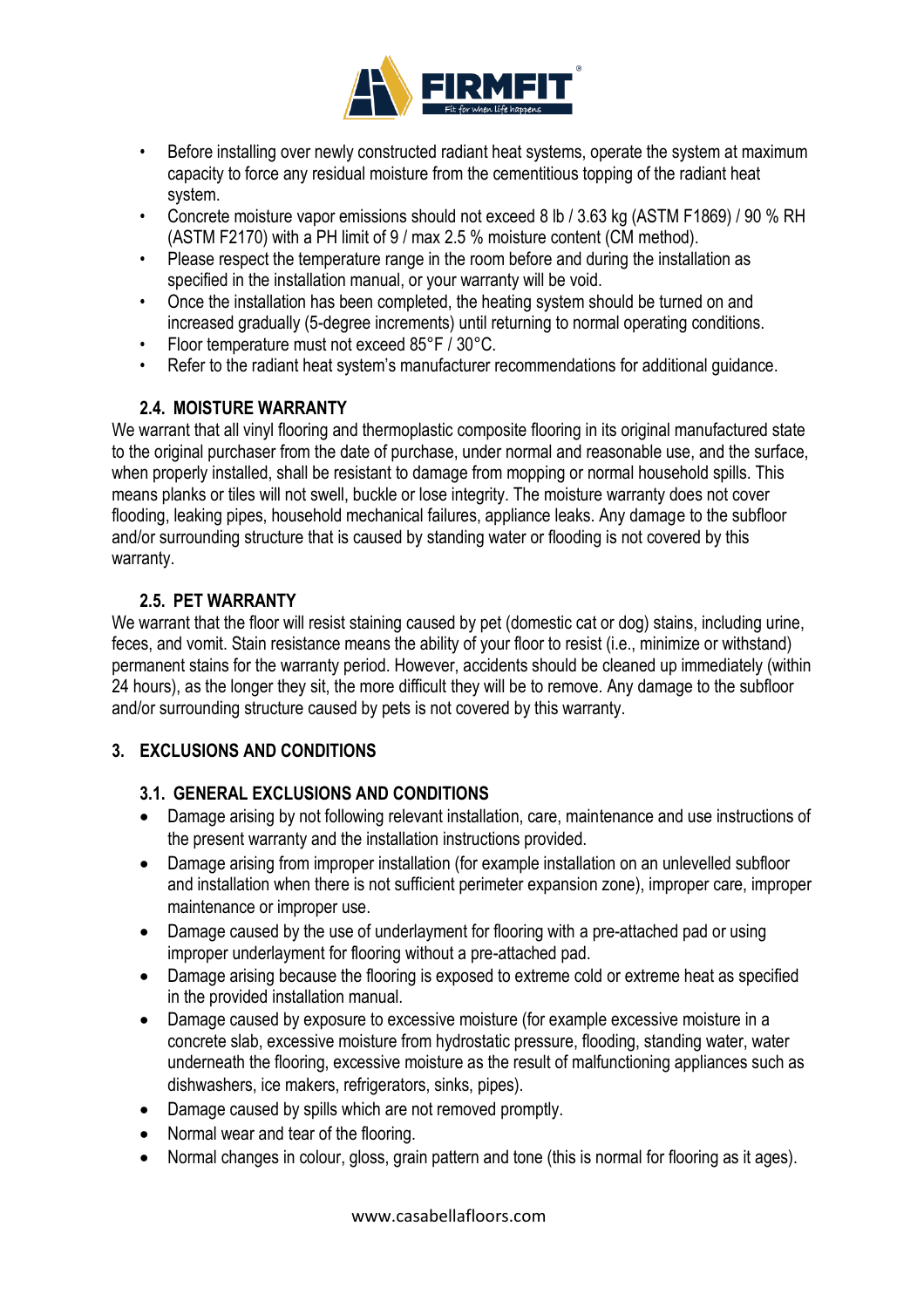

- Damage arising because the flooring is installed in an outdoor area, a solarium, a porch, a garage or areas similar to all of these.
- Damage arising because the flooring is not used under normal conditions.
- Damage arising from accidents, abuse, misuse, or the use of strong chemicals.
- Damage caused by an act of God (for example a natural disaster).
- Damage caused by vacuum cleaner beater bars or hard plastics, or metal caster wheels.
- Differences in aspect, colour, gloss, grain pattern and tone with the reference flooring sample in for example the store or showroom.
- Flooring that has been damaged or neglected during transportation.
- Scratches, marks, stains and other damage caused by exposure to "abrasives" such as pebbles, grit, sand, high heeled shoes, furniture, etc.
- Indentations.
- Damage to click joints or indentation due to heavy rolling loads.
- Damage of planks coming apart at the seams because they have been engaged/disengaged more than three times.
- Damage caused by the collections of dirt and moisture at entrances do due the lack of interior and exterior doormats.
- Damage caused by shoes having heeltaps or sharp objects protruding from the sole such as rocks, exposed nails and gravel.
- Damage caused by walking on with spike-or stiletto-heeled shoes.
- Damage caused by sliding or rolling heavy objects on the floor. A solid protective covering must be laid (must use at least 1/4" / 6 mm) hard board) on your floor and gently "walk" the item a cross it. Carpet or cardboard is not adequate to prevent surface indentation or roller marks from occurring or scratches to the floor.
- Damage caused by non-compliant casters on furniture. Barrel-type caster wheels or wide, flat glides are best for protecting the floor. For areas with rolling chairs (e.g. desk area), ensure a protective mat is used under the chair.
- Damage caused by hard narrow furniture rollers. They must be replaced with wide rubber rollers.

This warranty is valid only to the original purchaser. It is not transferable and only applicable to the first installation of the flooring. The affected area must be visible and cover an area bigger than 0.038 inch<sup>2</sup> / 25 mm<sup>2</sup>. This warranty does not apply to any products designated as B grade, cabin grades, closeouts, seconds, factory special, non-standard items and flooring sold "as is". It is the responsibility of the purchaser and the installer, whether they are professionals or a do-ityourselves, to inspect all flooring and flooring accessories before installation. If during inspection the purchaser or the installer knows/discovers or can reasonably be supposed to know/discover (for example when the default is visible), that the flooring has a visible manufacturing issue, do not install the flooring. Please immediately contact the retailer from which the flooring was purchased. No claims will be accepted for flooring of which the purchaser or installer knew/discovered or can reasonably be supposed to have known/discovered, that there was something wrong with it. In such case we only warrant the part of the flooring which has not been installed yet.

We do not allow or authorize any other person or entity to alter the obligations and limitations in this warranty. This warranty is the complete and exclusive expression of our warranty and is in lieu of all other express and/or statutory warranties. Any implied warranties, including but not limited to the implied warranties, merchantability and fitness for a particular purpose are limited to this express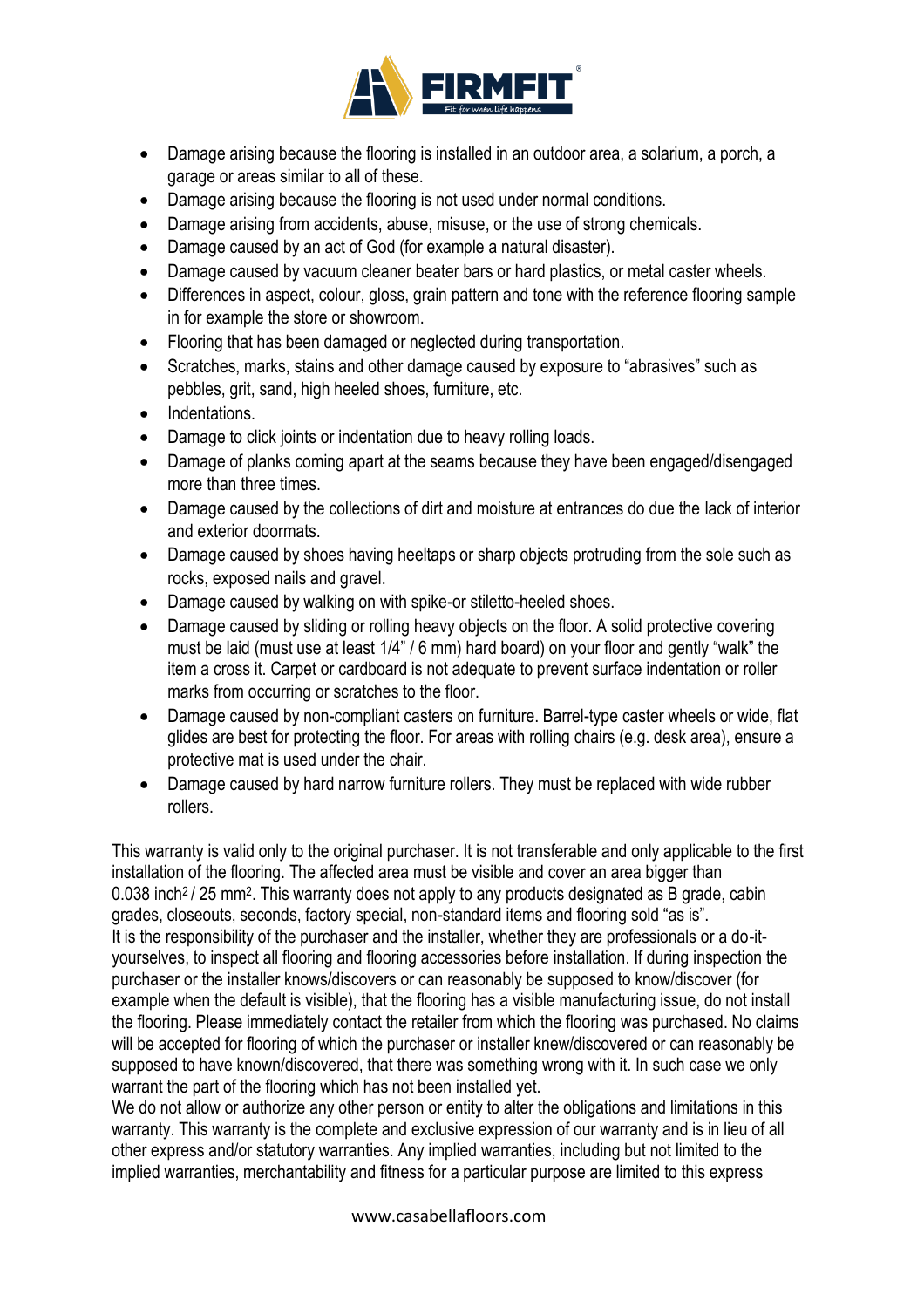

warranty. However, some jurisdictions do not allow exclusion or limitation on how an implied warranty lasts, so the above limitation or exclusion may not apply to you.

We expressly exclude and will not pay consequential or incidental damages under this warranty. By this we mean for example loss, expense, inconvenience or damages, other than to the flooring itself, that may result from a defect in the flooring. However, some jurisdictions do not allow exclusion or limitation of incidental or consequential damages, so the above limitation or exclusion may not apply to you. We reserve the right to inspect the flooring and to remove samples for additional evaluation, if we consider this necessary. Any attempt to repair or replace the flooring without our consent will void this warranty.

The failure of either party to enforce any of the provisions of this warranty agreement shall not be construed as a waiver of such provision or a waiver of the right of any party thereafter to enforce each and every provision. This warranty gives you specific legal rights and you may also have other rights which vary from jurisdiction to jurisdiction. We will always respect these other rights. No implied warranties extend beyond the term of this written warranty.

# **4. WHAT YOU SHOULD DO IF ANY OF THE ABOVE LISTED PROBLEMS OCCUR**

You should notify the original dealer of the defect within 30 calendar days after you know/discover the defect and within the validity period of this warranty. Your dealer can answer your questions and, if necessary, start to process a claim. If your notification takes place outside this period, our warranty will not be applicable. In order to enjoy the warranty, you are obligated to present:

- A valid proof of purchase in the form of the sales receipt for the flooring and other accessories related to the installation which may affect the installation quality such as but not limited to adhesive, moulding, underlay, moisture barrier, moulding, etc.
- A detailed description of the defect and/or a photograph or sample of the flooring that clearly shows the defect. Provide additional information requested by the factory to understand the root cause of the issue.

#### **5. WHAT WE WILL DO**

If we honour a claim under this warranty, we will - at our sole discretion - repair or refinish the defective material or we will refund the price of the flooring. If the flooring was originally installed by a certified professional installer and if there is a justified claim within the first 36 months from the date of the original purchase, we will also pay the reasonable labour costs to perform the repair or replacement. This repair or replacement or refund will be a pro-rated percentage cost of the flooring and labour cost. This percentage is determined by the number of years remaining on the warranty and the length of the warranty. For example, if the claim is made 3 years after purchase on flooring warranted for 15 years, then 80% (12/15th) of the flooring cost will be considered.

For Lifetime Residential Use Limited Warranty products, the pro-rated warranty will apply for the first 30 years after the date of purchase. After those 30 years and until 50 years, the repair, replacement or refund will be maximum 5% of the original flooring purchase amount.

This warranty is limited to the designs, colours, structures and styles available at the time of repair or replacement. If the original is no longer available, we have the right to substitute another design, colour, structure and style that is similar to the original and that has a similar value. We will always try to take into account the wish of the customer.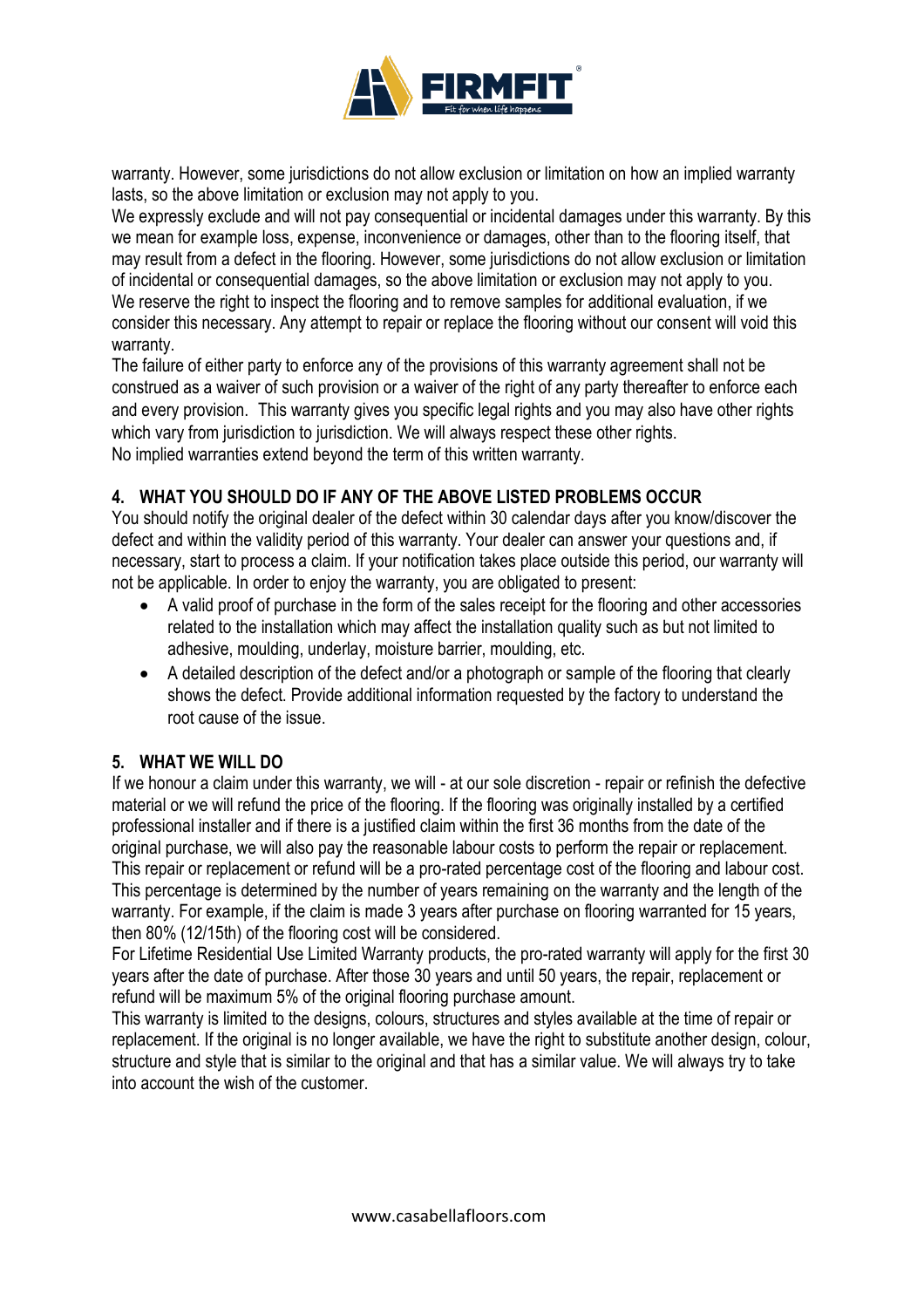





## **COMMERCIAL USE LIMITED WARRANTY**

## **1. SCOPE OF APPLICATION**

This Commercial Use Limited Warranty is offered by us and is Worldwide applicable. This warranty applies to our rigid core vinyl and thermoplastic flooring, purchased from authorized dealer and installed and used in commercial area. Commercial area is defined as: use in environments (which do not experience heavy commercial traffic) such as those outlined in the application table below. Applications considered "industrial" do not qualify for warranty coverage.

| <b>EXAMPLES OF BUSINESS TYPE</b><br><b>COMMERCIAL USE</b>                                                                         | <b>RECOMMENDED APPLICATION</b>                                                                                                   |
|-----------------------------------------------------------------------------------------------------------------------------------|----------------------------------------------------------------------------------------------------------------------------------|
| Med clinic, retirement centers, Doctor's offices,<br>hospice, assisted living.                                                    | All non-required "clean room" areas - Corridors,<br>patient rooms, lobby, waiting rooms, cafeteria, exam<br>rooms, common areas. |
| Professional offices (i.e. accountants, lawyers,<br>etc.), banks.                                                                 | Offices, hallways, lobby, reception areas, break<br>rooms, conference rooms.                                                     |
| Boutiques, retail store, art galleries, book-stores,<br>coffee shops, gift shops, jewelry stores, beauty<br>salons, barber shops. | Dressing rooms, entire store.                                                                                                    |
| Apartments, condos, military housing.                                                                                             | Any room in these segments will be suitable,<br>including common areas excluding bathrooms.                                      |
| Hotel, motel, restaurants.                                                                                                        | Guest rooms, lobby, hallways, elevator.                                                                                          |
| Day-care, school, universities, libraries.                                                                                        | Dorms, common areas, cafeterias, class rooms,<br>auditoriums, libraries (excluding gymnasiums).                                  |

#### **2. WARRANTIES**

# **2.1. WEAR WARRANTY**

We warrant to the original purchaser that the wear layer on our flooring:

- Will not wear through the decorative surface. Scratches, indentation or reduction in gloss level is not considered wear.
- Will not stain from normal household consumable items such as food or drink.
- Will not stain from pet (domestic cat or dog) stains, including urine, feces and vomit, providing it is immediately cleaned upon discovery. Stain resistance means the ability of the floor to resist (i.e. minimize or withstand) permanent stains for the warranty period.
- Will not fade as a result of direct sunlight or household lighting.
- Will be resistant to damage from normal household spills.
- In its original manufactured conditions, will be free from manufacturing defects.

Starting from the date of purchase, but only if no exclusions are applicable and only if all conditions are fulfilled.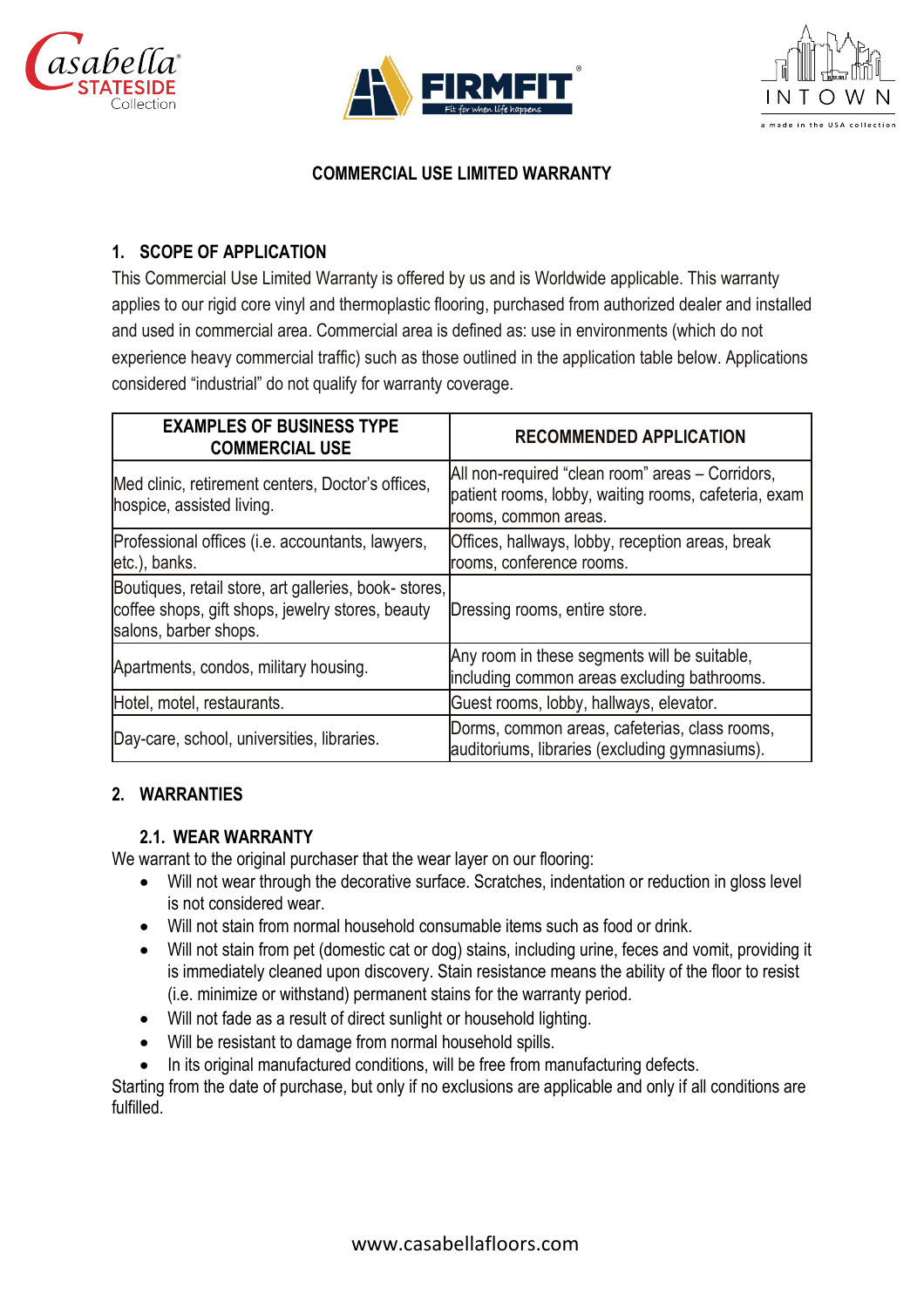

# **2.2. STRUCTURAL WARRANTY**

We warrant the original purchaser that our flooring:

- Will not delaminate.
- In its original manufactured condition, will be free from manufacturing defects.

Starting from the date of purchase, but only if no exclusions are applicable and only if all conditions are fulfilled.

## **2.3. INSTALLATION OVER A RADIANT-HEATED SUBFLOOR WARRANTY**

We warrant to the original purchaser starting from the date of purchase, the floor can be installed over an embedded radiant-heated subfloor, but only if no exclusions are applicable and only if all conditions are fulfilled:

- In-floor Radiant Heat: flooring can be installed over 1/2" / 12 mm embedded radiant heat using the floating method.
- Electric heating mats that are not embedded into the subfloor are not recommended for use underneath the flooring. Using electric heating mats that are not embedded and applied directly underneath the flooring could void the warranty in case of failure.
- The radiant heating system must incorporate electronic temperature controls.
- Heat must be off for 24 hours before, during and 24 hours after installation when installing over radiant heated subfloors.
- Before installing over newly constructed radiant heat systems, operate the system at maximum capacity to force any residual moisture from the cementitious topping of the radiant heat system.
- Concrete moisture vapor emissions should not exceed 8 lb / 3.63 kg (ASTM F1869) / 90 % RH (ASTM F2170) with a PH limit of 9 / max 2.5 % moisture content (CM method).
- Please respect the temperature range in the room before and during the installation as specified in the installation manual, or your warranty will be void.
- Once the installation has been completed, the heating system should be turned on and increased gradually (5-degree increments) until returning to normal operating conditions.
- Floor temperature must not exceed 85°F / 30°C.
- Refer to the radiant heat system's manufacturer recommendations for additional guidance.

#### **2.4. MOISTURE WARRANTY**

We warrant that all vinyl flooring and thermoplastic composite flooring in its original manufactured state to the original purchaser from the date of purchase, under normal and reasonable use, and the surface, when properly installed, shall be resistant to damage from mopping or normal household spills. This means planks or tiles will not swell, buckle or lose integrity. The moisture warranty does not cover flooding, leaking pipes, household mechanical failures, appliance leaks. Any damage to the subfloor and/or surrounding structure that is caused by standing water or flooding is not covered by this warranty.

#### **2.5. PET WARRANTY**

We warrant that the floor will resist staining caused by pet (domestic cat or dog) stains, including urine, feces, and vomit. Stain resistance means the ability of your floor to resist (i.e., minimize or withstand) permanent stains for the warranty period. However, accidents should be cleaned up immediately (within 24 hours), as the longer they sit, the more difficult they will be to remove. Any damage to the subfloor and/or surrounding structure caused by pets is not covered by this warranty.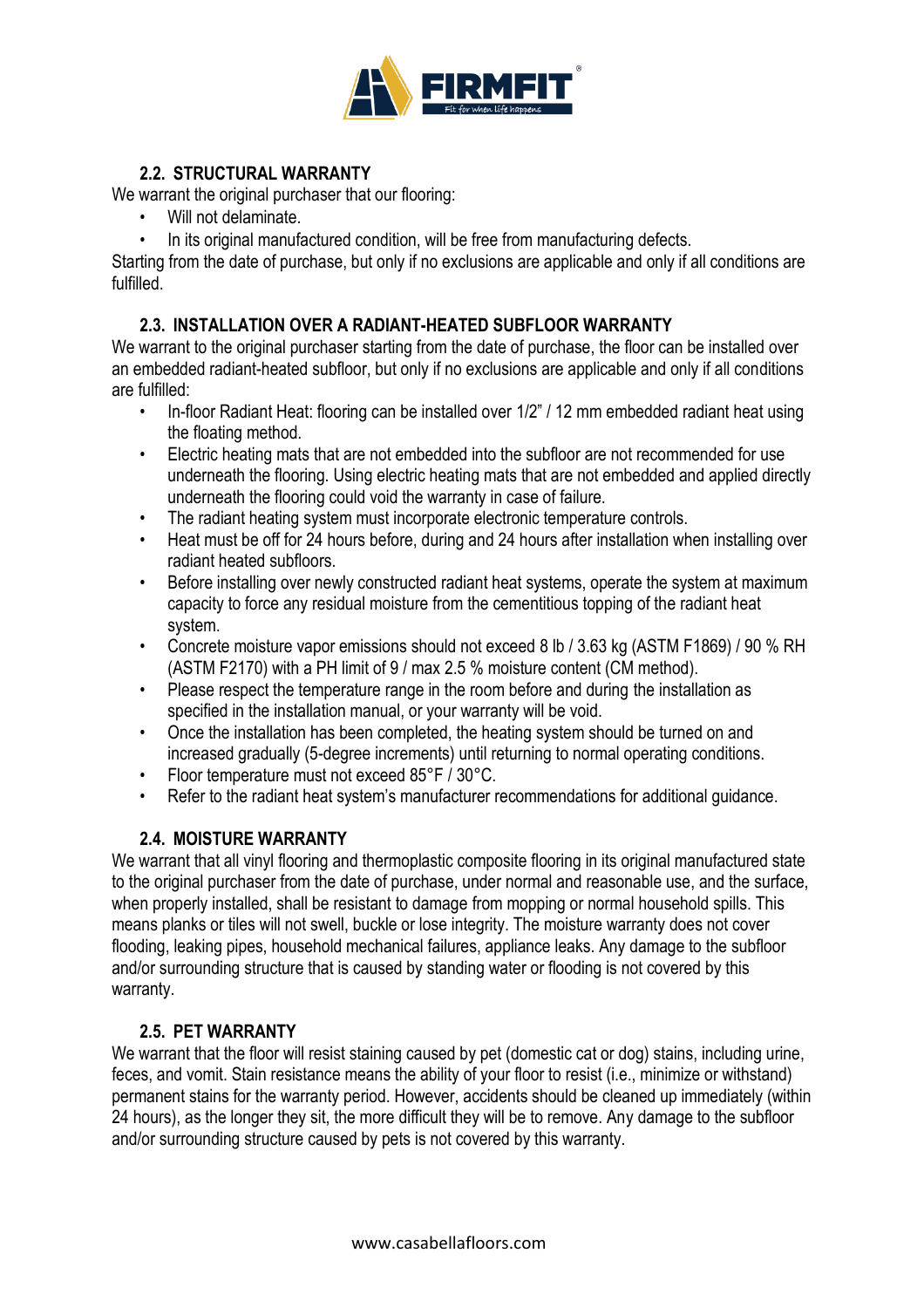

# **3. EXCLUSIONS AND CONDITIONS**

## **3.1. GENERAL EXCLUSIONS AND CONDITIONS**

- Damage arising by not following relevant installation, care, maintenance and use instructions of the present warranty and the installation instructions provided.
- Damage arising from improper installation (for example installation on an unlevelled subfloor and installation when there is not sufficient perimeter expansion zone), improper care, improper maintenance or improper use.
- Damage caused by the use of underlayment for flooring with a pre-attached pad or using improper underlayment for flooring without a pre-attached pad.
- Damage arising because the flooring is exposed to extreme cold or extreme heat as specified in the provided installation manual.
- Damage caused by exposure to excessive moisture (for example excessive moisture in a concrete slab, excessive moisture from hydrostatic pressure, flooding, standing water, water underneath the flooring, excessive moisture as the result of malfunctioning appliances such as dishwashers, ice makers, refrigerators, sinks, pipes).
- Damage caused by spills which are not removed promptly.
- Normal wear and tear of the flooring.
- Normal changes in colour, gloss, grain pattern and tone (this is normal for flooring as it ages).
- Damage arising because the flooring is installed in an outdoor area, a solarium, a porch, a garage or areas similar to all of these.
- Damage arising because the flooring is not used under normal conditions.
- Damage arising from accidents, abuse, misuse, or the use of strong chemicals.
- Damage caused by an act of God (for example a natural disaster).
- Damage caused by vacuum cleaner beater bars or hard plastics, or metal caster wheels.
- Differences in aspect, colour, gloss, grain pattern and tone with the reference flooring sample in for example the store or showroom.
- Flooring that has been damaged or neglected during transportation.
- Scratches, marks, stains and other damage caused by exposure to "abrasives" such as pebbles, grit, sand, high heeled shoes, furniture, etc.
- Indentations.
- Damage to click joints or indentation due to heavy rolling loads.
- Damage of planks coming apart at the seams because they have been engaged/disengaged more than three times.
- Damage caused by the collections of dirt and moisture at entrances do due the lack of interior and exterior doormats.
- Damage caused by shoes having heeltaps or sharp objects protruding from the sole such as rocks, exposed nails and gravel.
- Damage caused by walking on with spike-or stiletto-heeled shoes.
- Damage caused by sliding or rolling heavy objects on the floor. A solid protective covering must be laid (must use at least 1/4" / 6 mm hard board) on your floor and gently "walk" the item a cross it. Carpet or cardboard is not adequate to prevent surface indentation or roller marks from occurring or scratches to the floor.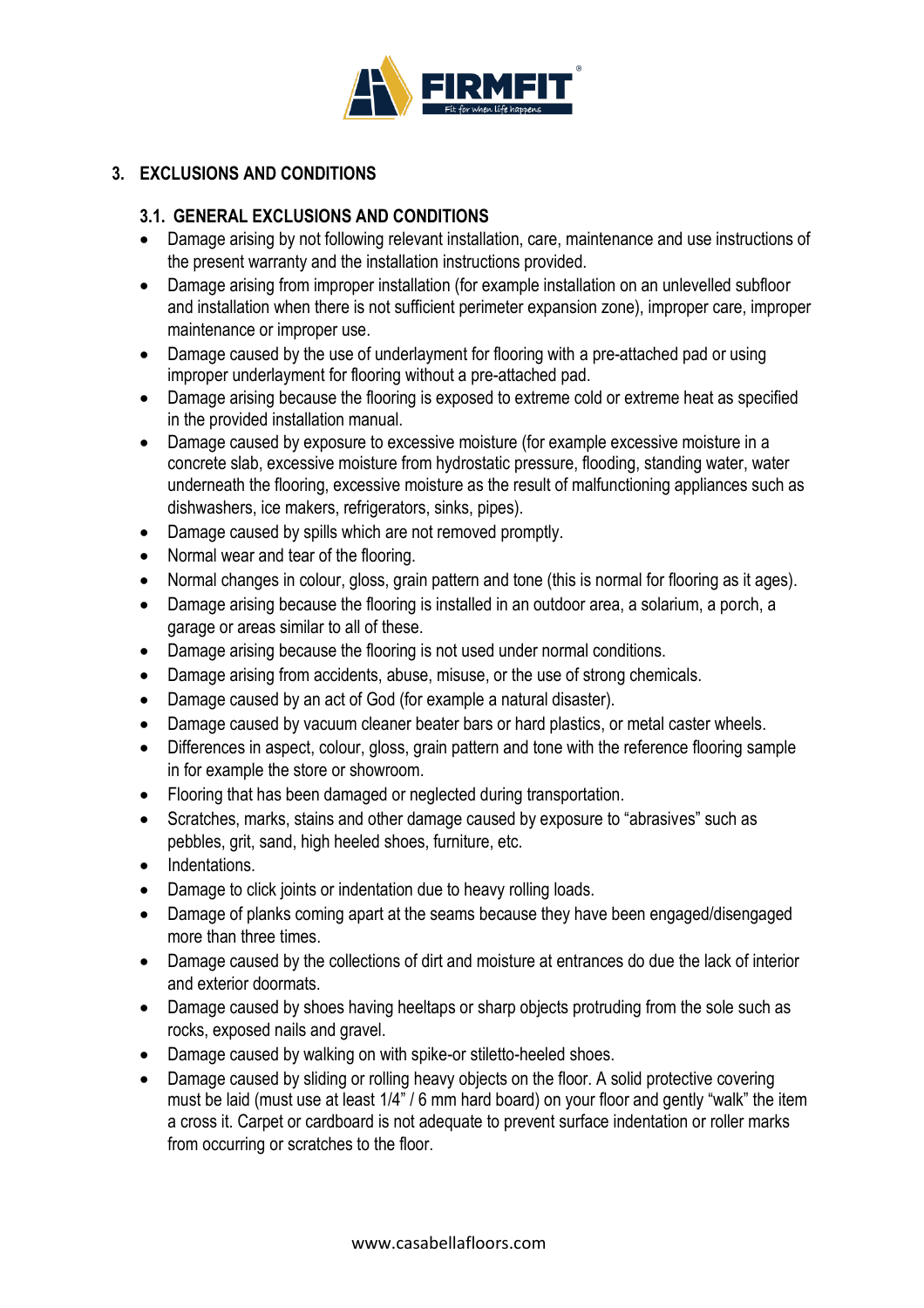

- Damage caused by non-compliant casters on furniture. Barrel-type caster wheels or wide, flat glides are best for protecting the floor. For areas with rolling chairs (e.g. desk area), ensure a protective mat is used under the chair.
- Damage caused by hard narrow furniture rollers. They must be replaced with wide rubber rollers.

This warranty is valid only to the original purchaser. It is not transferable and only applicable to the first installation of the flooring. The affected area must be visible and cover an area bigger than 0.038 inch<sup>2</sup> / 25 mm<sup>2</sup>. This warranty does not apply to any products designated as B grade, cabin grades, closeouts, seconds, factory special, non-standard items and flooring sold "as is". It is the responsibility of the purchaser and the installer, whether they are professionals or a do-ityourselves, to inspect all flooring and flooring accessories before installation. If during inspection the purchaser or the installer knows/discovers or can reasonably be supposed to know/discover (for example when the default is visible), that the flooring has a visible manufacturing issue, do not install the flooring. Please immediately contact the retailer from which the flooring was purchased. No claims will be accepted for flooring of which the purchaser or installer knew/discovered or can reasonably be supposed to have known/discovered, that there was something wrong with it. In such case we only warrant the part of the flooring which has not been installed yet.

We do not allow or authorize any other person or entity to alter the obligations and limitations in this warranty. This warranty is the complete and exclusive expression of our warranty and is in lieu of all other express and/or statutory warranties. Any implied warranties, including but not limited to the implied warranties, merchantability and fitness for a particular purpose are limited to this express warranty. However, some jurisdictions do not allow exclusion or limitation on how an implied warranty lasts, so the above limitation or exclusion may not apply to you.

We expressly exclude and will not pay consequential or incidental damages under this warranty. By this we mean for example loss, expense, inconvenience or damages, other than to the flooring itself, that may result from a defect in the flooring. However, some jurisdictions do not allow exclusion or limitation of incidental or consequential damages, so the above limitation or exclusion may not apply to you. We reserve the right to inspect the flooring and to remove samples for additional evaluation, if we consider this necessary. Any attempt to repair or replace the flooring without our consent will void this warranty.

The failure of either party to enforce any of the provisions of this warranty agreement shall not be construed as a waiver of such provision or a waiver of the right of any party thereafter to enforce each and every provision. This warranty gives you specific legal rights and you may also have other rights which vary from jurisdiction to jurisdiction. We will always respect these other rights. No implied warranties extend beyond the term of this written warranty.

# **4. WHAT YOU SHOULD DO IF ANY OF THE ABOVE LISTED PROBLEMS OCCUR**

You should notify the original dealer of the defect within 30 calendar days after you know/discover the defect and within the validity period of this warranty. Your dealer can answer your questions and, if necessary, start to process a claim. If your notification takes place outside this period, our warranty will not be applicable. In order to enjoy the warranty, you are obligated to present:

- A valid proof of purchase in the form of the sales receipt for the flooring and other accessories related to the installation which may affect the installation quality such as but not limited to adhesive, moulding, underlay, moisture barrier, moulding, etc.
- A detailed description of the defect and/or a photograph or sample of the flooring that clearly shows the defect. Provide additional information requested by the factory to understand the root cause of the issue.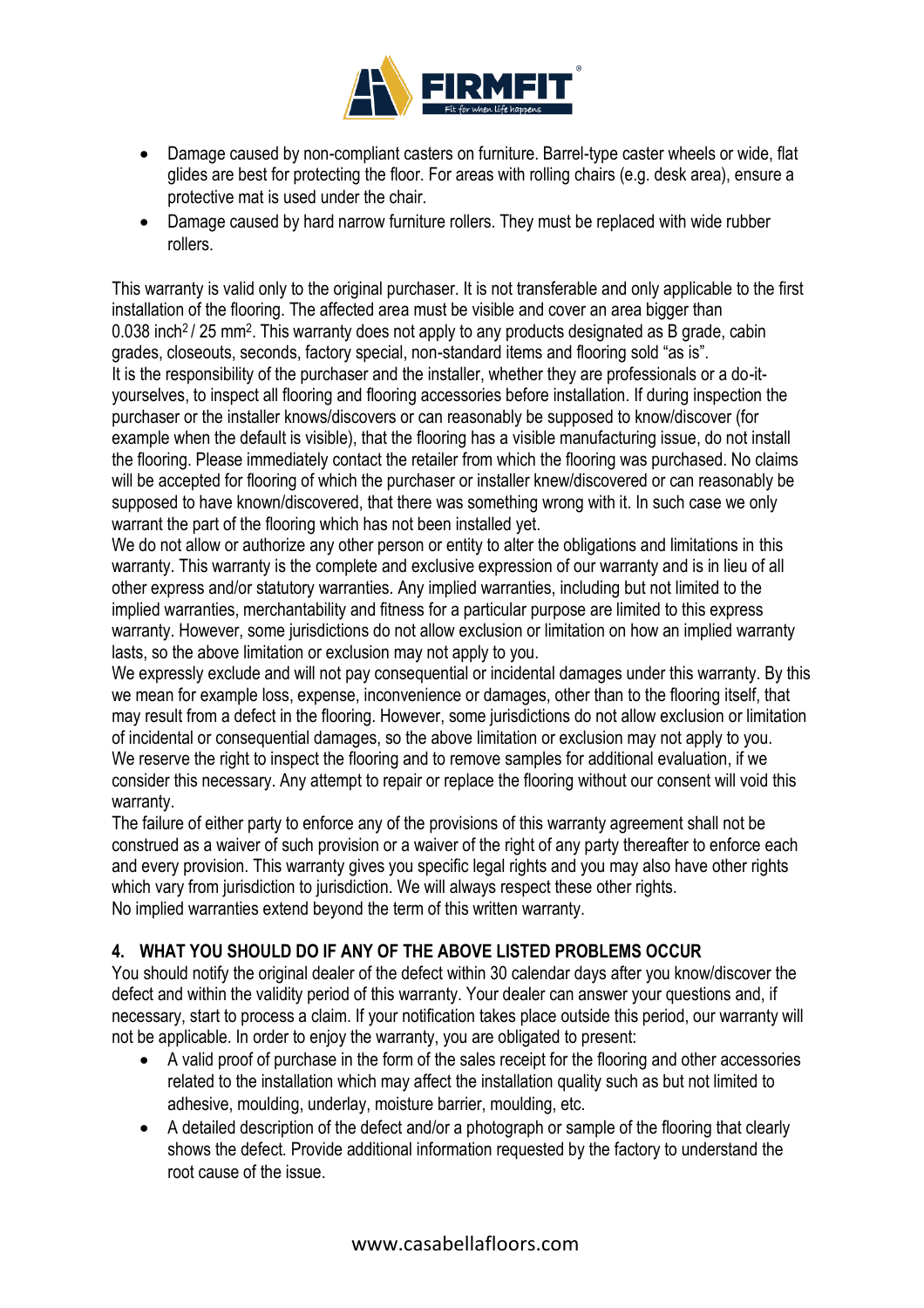

#### **5. WHAT WE WILL DO**

If we honour a claim under this warranty, we will - at our sole discretion - repair or refinish the defective material or we will refund the price of the flooring. If the flooring was originally installed by a certified professional installer and if there is a justified claim within the first 36 months from the date of the original purchase, we will also pay the reasonable labour costs to perform the repair or replacement. This repair or replacement or refund will be a pro-rated percentage cost of the flooring and labour cost. This percentage is determined by the number of years remaining on the warranty and the length of the warranty. For example, if the claim is made 3 years after purchase on flooring warranted for 15 years, then 80% (12/15th) of the flooring cost will be considered.

This warranty is limited to the designs, colours, structures and styles available at the time of repair or replacement. If the original is no longer available, we have the right to substitute another design, colour, structure and style that is similar to the original and that has a similar value. We will always try to take into account the wish of the customer.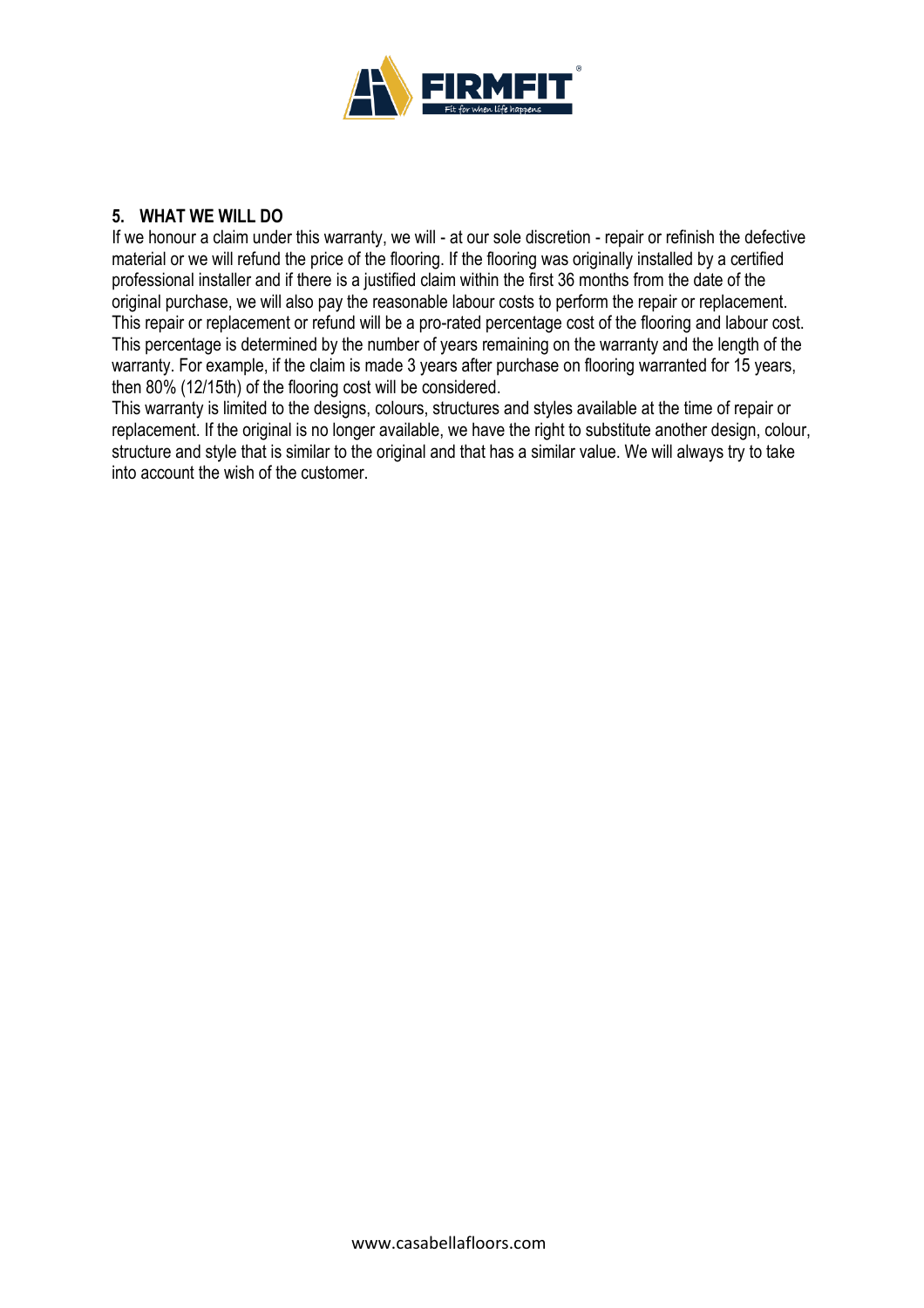





# **LIGHT COMMERCIAL USE LIMITED WARRANTY**

# **1. SCOPE OF APPLICATION**

This Light Commercial Limited Use Warranty is offered by us and is Worldwide applicable. This warranty applies to our rigid core vinyl and thermoplastic flooring, purchased from authorized dealer and installed and used in light commercial area. Light commercial area is defined as: use in environments (which do not experience heavy commercial traffic) such as those outlined in the application table below.

| <b>EXAMPLES OF BUSINESS TYPE LIGHT</b><br><b>COMMERCIAL USE</b>                                                                                  | <b>RECOMMENDED APPLICATION</b>                                                                        |
|--------------------------------------------------------------------------------------------------------------------------------------------------|-------------------------------------------------------------------------------------------------------|
| Professional offices, Dr. offices.                                                                                                               | All non-required "clean room" areas – offices,<br>lobby, waiting rooms, exam rooms, common<br>lareas. |
| Offices, banks.                                                                                                                                  | Offices, hallways, lobby, reception areas,<br>bathrooms, break rooms, conference rooms.               |
| Boutiques, retail store, art galleries, book- stores, coffee<br>shops, dry cleaners, gift shops, jewelry stores, beauty<br>salons, barber shops. | Dressing rooms, restrooms, entire store.                                                              |
| Multi-family housing.                                                                                                                            | Any room in these segments will be suitable,<br>including common areas excluding<br>bathrooms.        |

# **2. WARRANTIES**

# **2.1. WEAR WARRANTY**

We warrant to the original purchaser that the wear layer on our flooring:

- Will not wear through the decorative surface. Scratches, indentation or reduction in gloss level is not considered wear.
- Will not stain from normal household consumable items such as food or drink.
- Will not stain from pet (domestic cat or dog) stains, including urine, feces and vomit, providing it is immediately cleaned upon discovery. Stain resistance means the ability of the floor to resist (i.e. minimize or withstand) permanent stains for the warranty period.
- Will not fade as a result of direct sunlight or household lighting.
- Will be resistant to damage from normal household spills.
- In its original manufactured conditions, will be free from manufacturing defects.

Starting from the date of purchase, but only if no exclusions are applicable and only if all conditions are fulfilled.

# **2.2. STRUCTURAL WARRANTY**

We warrant the original purchaser that our flooring:

- Will not delaminate.
- In its original manufactured condition, will be free from manufacturing defects.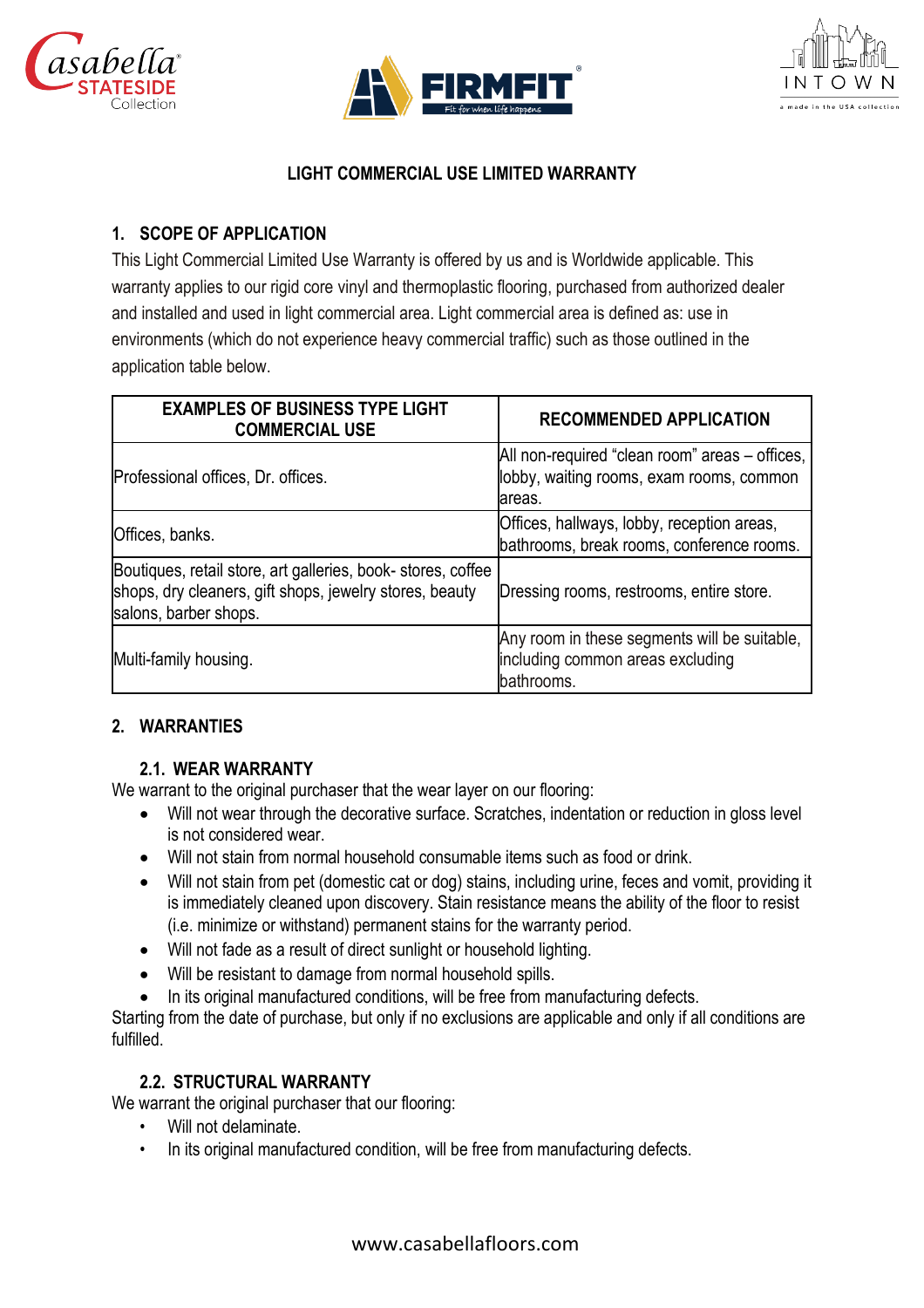

Starting from the date of purchase, but only if no exclusions are applicable and only if all conditions are fulfilled.

#### **2.3. INSTALLATION OVER A RADIANT-HEATED SUBFLOOR WARRANTY**

We warrant to the original purchaser starting from the date of purchase, the floor can be installed over an embedded radiant-heated subfloor, but only if no exclusions are applicable and only if all conditions are fulfilled:

- In-floor Radiant Heat: flooring can be installed over 1/2" /12 mm embedded radiant heat using the floating method.
- Electric heating mats that are not embedded into the subfloor are not recommended for use underneath the flooring. Using electric heating mats that are not embedded and applied directly underneath the flooring could void the warranty in case of failure.
- The radiant heating system must incorporate electronic temperature controls.
- Heat must be off for 24 hours before, during and 24 hours after installation when installing over radiant heated subfloors.
- Before installing over newly constructed radiant heat systems, operate the system at maximum capacity to force any residual moisture from the cementitious topping of the radiant heat system.
- Concrete moisture vapor emissions should not exceed 8 lb / 3.63 kg (ASTM F1869) / 90 % RH (ASTM F2170) with a PH limit of 9 / max 2.5 % moisture content (CM method).
- Please respect the temperature range in the room before and during the installation as specified in the installation manual, or your warranty will be void.
- Once the installation has been completed, the heating system should be turned on and increased gradually (5-degree increments) until returning to normal operating conditions.
- Floor temperature must not exceed 85°F / 30°C.
- Refer to the radiant heat system's manufacturer recommendations for additional guidance.

# **2.4. MOISTURE WARRANTY**

We warrant that all vinyl flooring and thermoplastic composite flooring in its original manufactured state to the original purchaser from the date of purchase, under normal and reasonable use, and the surface, when properly installed, shall be resistant to damage from mopping or normal household spills. This means planks or tiles will not swell, buckle or lose integrity. The moisture warranty does not cover flooding, leaking pipes, household mechanical failures, appliance leaks. Any damage to the subfloor and/or surrounding structure that is caused by standing water or flooding is not covered by this warranty.

#### **2.5. PET WARRANTY**

We warrant that the floor will resist staining caused by pet (domestic cat or dog) stains, including urine, feces, and vomit. Stain resistance means the ability of your floor to resist (i.e., minimize or withstand) permanent stains for the warranty period. However, accidents should be cleaned up immediately (within 24 hours), as the longer they sit, the more difficult they will be to remove. Any damage to the subfloor and/or surrounding structure caused by pets is not covered by this warranty.

#### **3. EXCLUSIONS AND CONDITIONS**

#### **3.1. GENERAL EXCLUSIONS AND CONDITIONS**

• Damage arising by not following relevant installation, care, maintenance and use instructions of the present warranty and the installation instructions provided.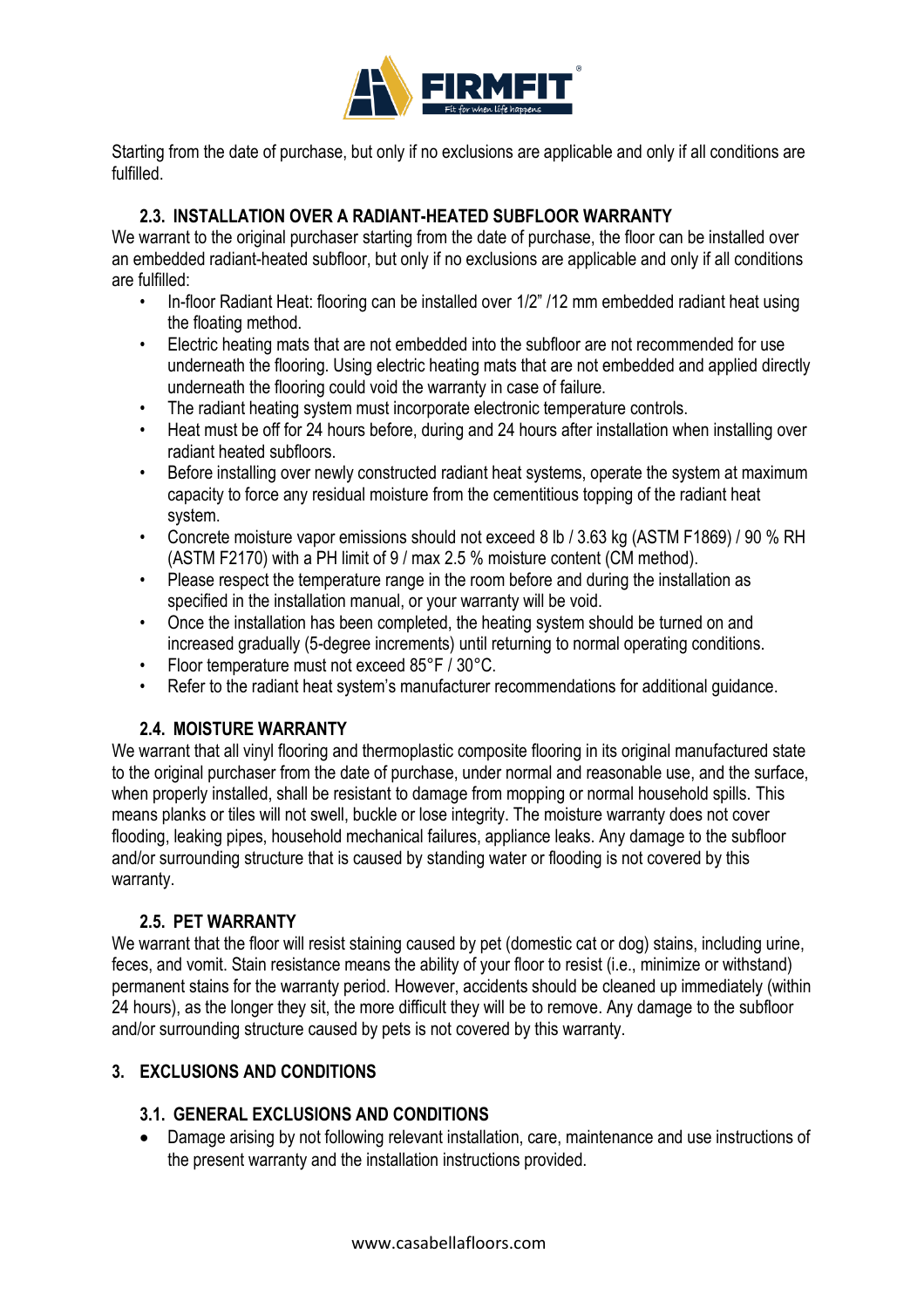

- Damage arising from improper installation (for example installation on an unlevelled subfloor and installation when there is not sufficient perimeter expansion zone), improper care, improper maintenance or improper use.
- Damage caused by the use of underlayment for flooring with a pre-attached pad or using improper underlayment for flooring without a pre-attached pad.
- Damage arising because the flooring is exposed to extreme cold or extreme heat as specified in the provided installation manual.
- Damage caused by exposure to excessive moisture (for example excessive moisture in a concrete slab, excessive moisture from hydrostatic pressure, flooding, standing water, water underneath the flooring, excessive moisture as the result of malfunctioning appliances such as dishwashers, ice makers, refrigerators, sinks, pipes).
- Damage caused by spills which are not removed promptly.
- Normal wear and tear of the flooring.
- Normal changes in colour, gloss, grain pattern and tone (this is normal for flooring as it ages).
- Damage arising because the flooring is installed in an outdoor area, a solarium, a porch, a garage or areas similar to all of these.
- Damage arising because the flooring is not used under normal conditions.
- Damage arising from accidents, abuse, misuse, or the use of strong chemicals.
- Damage caused by an act of God (for example a natural disaster).
- Damage caused by vacuum cleaner beater bars or hard plastics, or metal caster wheels.
- Differences in aspect, colour, gloss, grain pattern and tone with the reference flooring sample in for example the store or showroom.
- Flooring that has been damaged or neglected during transportation.
- Scratches, marks, stains and other damage caused by exposure to "abrasives" such as pebbles, grit, sand, high heeled shoes, furniture, etc.
- Indentations.
- Damage to click joints or indentation due to heavy rolling loads.
- Damage of planks coming apart at the seams because they have been engaged/disengaged more than three times.
- Damage caused by the collections of dirt and moisture at entrances do due the lack of interior and exterior doormats.
- Damage caused by shoes having heeltaps or sharp objects protruding from the sole such as rocks, exposed nails and gravel.
- Damage caused by walking on with spike-or stiletto-heeled shoes.
- Damage caused by sliding or rolling heavy objects on the floor. A solid protective covering must be laid (must use at least 1/4" / 6 mm hard board) on your floor and gently "walk" the item a cross it. Carpet or cardboard is not adequate to prevent surface indentation or roller marks from occurring or scratches to the floor.
- Damage caused by non-compliant casters on furniture. Barrel-type caster wheels or wide, flat glides are best for protecting the floor. For areas with rolling chairs (e.g. desk area), ensure a protective mat is used under the chair.
- Damage caused by hard narrow furniture rollers. They must be replaced with wide rubber rollers.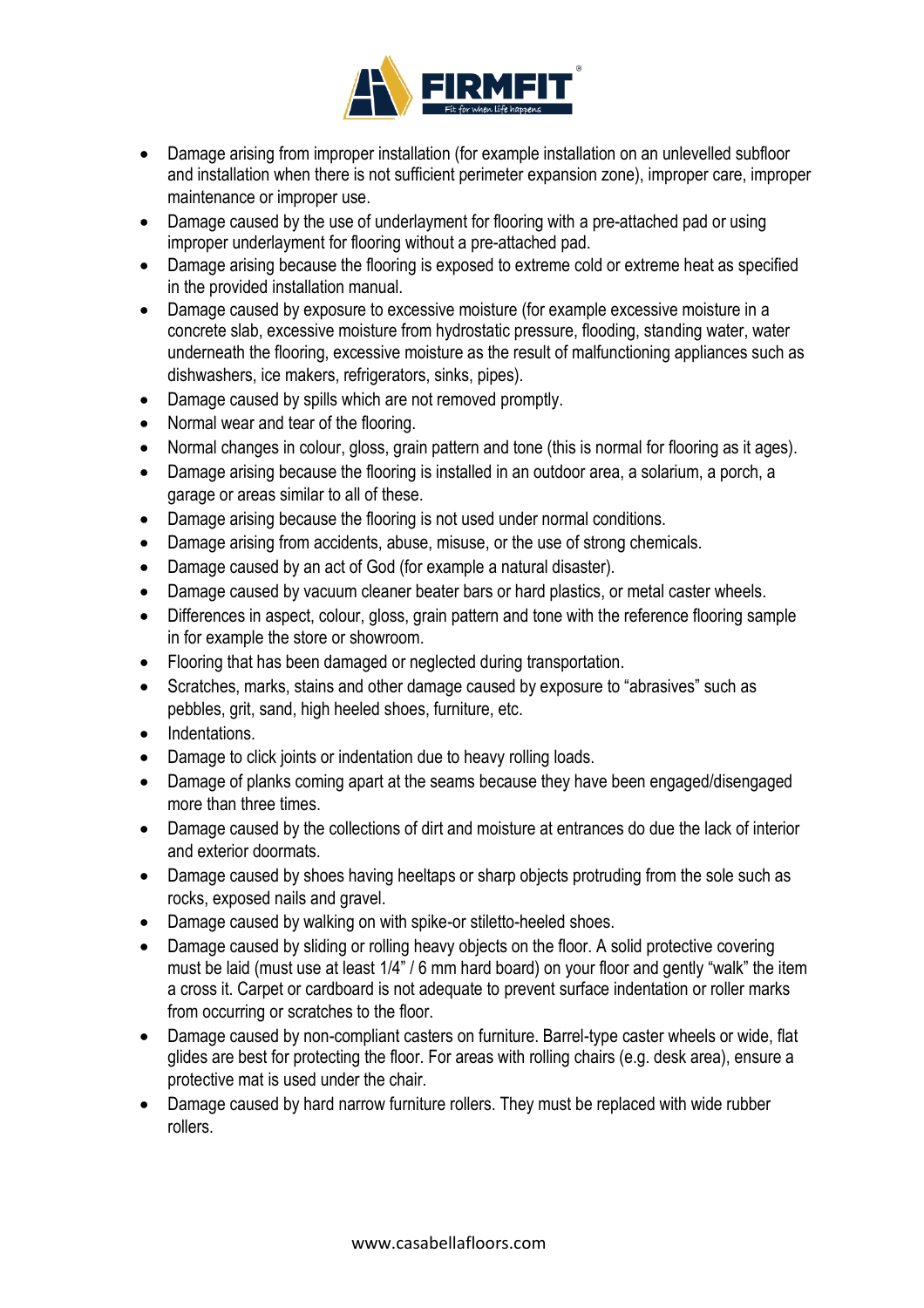

This warranty is valid only to the original purchaser. It is not transferable and only applicable to the first installation of the flooring. The affected area must be visible and cover an area bigger than 0.038 inch<sup>2</sup> / 25 mm<sup>2</sup>.

This warranty does not apply to any products designated as B grade, cabin grades, closeouts, seconds, factory special, non-standard items and flooring sold "as is".

It is the responsibility of the purchaser and the installer, whether they are professionals or a do-ityourselves, to inspect all flooring and flooring accessories before installation. If during inspection the purchaser or the installer knows/ discovers or can reasonably be supposed to know/discover (for example when the default is visible), that the flooring has a visible manufacturing issue, do not install the flooring. Please immediately contact the retailer from which the flooring was purchased. No claims will be accepted for flooring of which the purchaser or installer knew/discovered or can reasonably be supposed to have known/discovered, that there was something wrong with it. In such case we only warrant the part of the flooring which has not been installed yet.

We do not allow or authorize any other person or entity to alter the obligations and limitations in this warranty. This warranty is the complete and exclusive expression of our warranty and is in lieu of all other express and/or statutory warranties. Any implied warranties, including but not limited to the implied warranties, merchantability and fitness for a particular purpose are limited to this express warranty. However, some jurisdictions do not allow exclusion or limitation on how an implied warranty lasts, so the above limitation or exclusion may not apply to you.

We expressly exclude and will not pay consequential or incidental damages under this warranty. By this we mean for example loss, expense, inconvenience or damages, other than to the flooring itself, that may result from a defect in the flooring. However, some jurisdictions do not allow exclusion or limitation of incidental or consequential damages, so the above limitation or exclusion may not apply to you. We reserve the right to inspect the flooring and to remove samples for additional evaluation, if we consider this necessary. Any attempt to repair or replace the flooring without our consent will void this warranty.

The failure of either party to enforce any of the provisions of this warranty agreement shall not be construed as a waiver of such provision or a waiver of the right of any party thereafter to enforce each and every provision. This warranty gives you specific legal rights and you may also have other rights which vary from jurisdiction to jurisdiction. We will always respect these other rights. No implied warranties extend beyond the term of this written warranty.

# **4. WHAT YOU SHOULD DO IF ANY OF THE ABOVE LISTED PROBLEMS OCCUR**

You should notify the original dealer of the defect within 30 calendar days after you know/discover the defect and within the validity period of this warranty. Your dealer can answer your questions and, if necessary, start to process a claim. If your notification takes place outside this period, our warranty will not be applicable. In order to enjoy the warranty, you are obligated to present:

- A valid proof of purchase in the form of the sales receipt for the flooring and other accessories related to the installation which may affect the installation quality such as but not limited to adhesive, moulding, underlay, moisture barrier, moulding, etc.
- A detailed description of the defect and/or a photograph or sample of the flooring that clearly shows the defect. Provide additional information requested by the factory to understand the root cause of the issue.

#### **5. WHAT WE WILL DO**

If we honor a claim under this warranty, we will - at our sole discretion - repair or refinish the defective material or we will refund the price of the flooring.